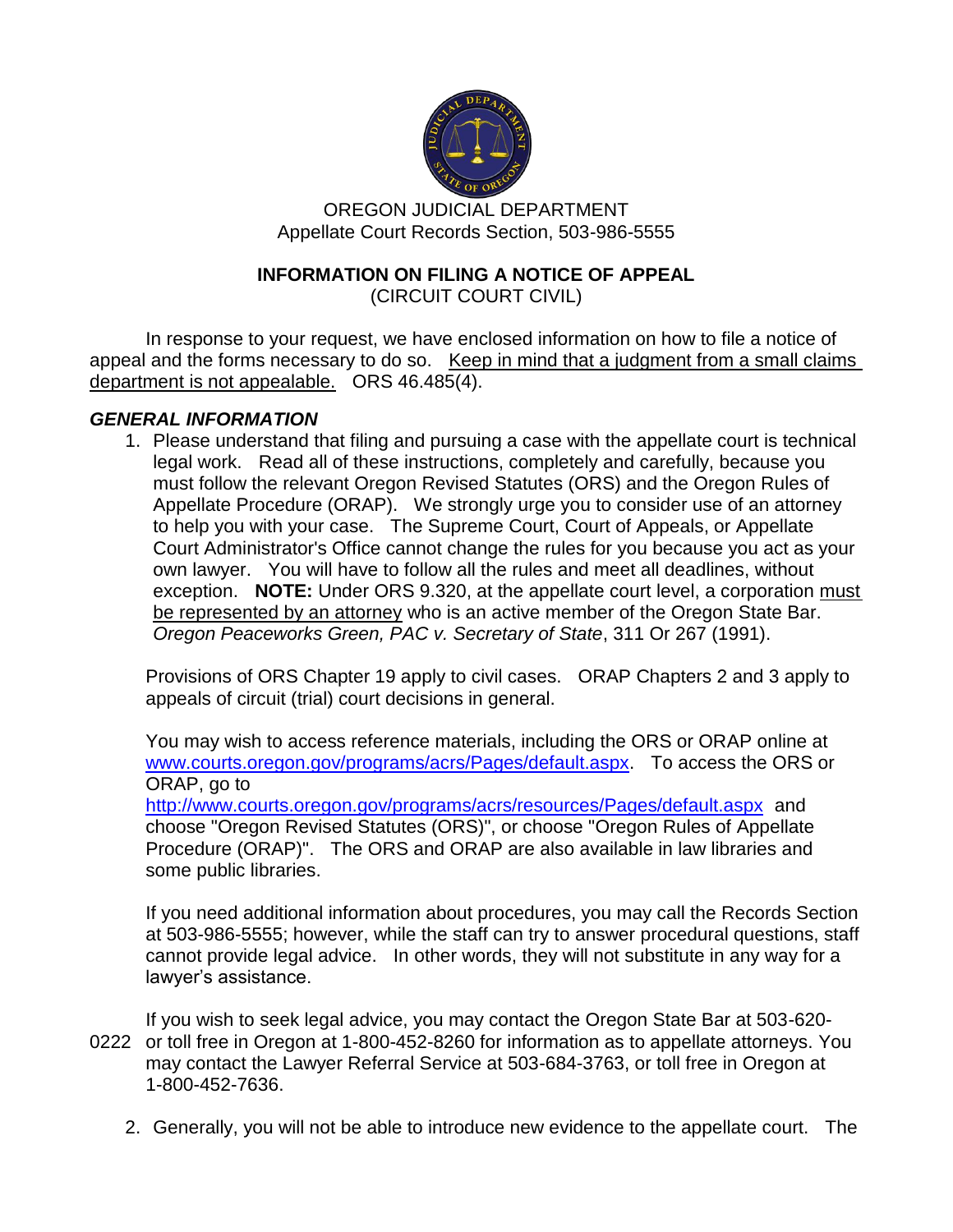court will review the record (testimony, documents, legal argument) that was received into the trial court record.

- 3. **Motions:** A "motion" is any request by a party that the court take some action. All motions must be served on the adverse party and the adverse party has 14 days from the date a motion is filed to serve a response. A response allows the court to consider the adverse party's point of view in deciding what action to take concerning the motion. *See* ORAP 7.05 to 7.55 for rules concerning motions. ORAP 7.30 lists the motions that toll the time for filing the next event. The court will usually issue a decision on a motion in the form of a written order.
- 4. **Any document filed with the Court of Appeals must be served on all parties to the case or, if a party is represented by an attorney, on that party's attorney.** *See* ORAP 1.35(2); ORCP 9 B. The document being filed must include a statement of service ("proof of service") which states that the document has been served on all parties.
- 5. Although ORS 21.695 allows for parties to motion for the transcript to be paid for at the State's expense, because of the current budget condition, financial resources do not exist for the Court of Appeals to grant such a motion.
- 6. Also, check ORS Chapter 20 on the subject of costs and attorneys' fees, and ORS Chapter 21 on fees generally. You should know what is contained in those chapters and that the loser on appeal may be responsible for the winner's costs.

**UNDERTAKING ON APPEAL IN CIVIL CASES** (TRIAL COURT CASES ONLY): The appellant (the person who is appealing) is required to file an "undertaking," which is a written promise to pay the costs incurred by the respondent on appeal if the appellant loses the appeal. The promise must be supported by a corporate bond, the promise of another person with unencumbered property worth more than twice the amount of the undertaking, or a cash deposit. The undertaking must be in the amount of \$500, unless the trial court sets a different amount. The trial court may waive the undertaking on the ground of indigence or for other reasons. The undertaking must be filed in the trial court and a copy served on the opposing party and on the appellate court. Note that all filings in connection with the undertaking take place in the trial court, not the appellate court. *See* ORS 19.300 and ORAP 7.40

### *WHERE TO FILE*

To file a notice of appeal, you must file an original notice of appeal with the Court of Appeals by submitting it to the following address. **NOTE:** Beginning on October 7, 2019, the Appellate Court Records office will physically move to a temporary location shown below. Our mailing address will remain the same, however, physical filings (when allowed by rule), and all other in person services provided by the Appellate Records office will be accepted at the physical address. It is anticipated that the Appellate Court Records office will be at the temporary location for 24 months.

### **MAILING ADDRESS:** ATTN: Records Section

Appellate Court Administrator Supreme Court Building 1163 State Street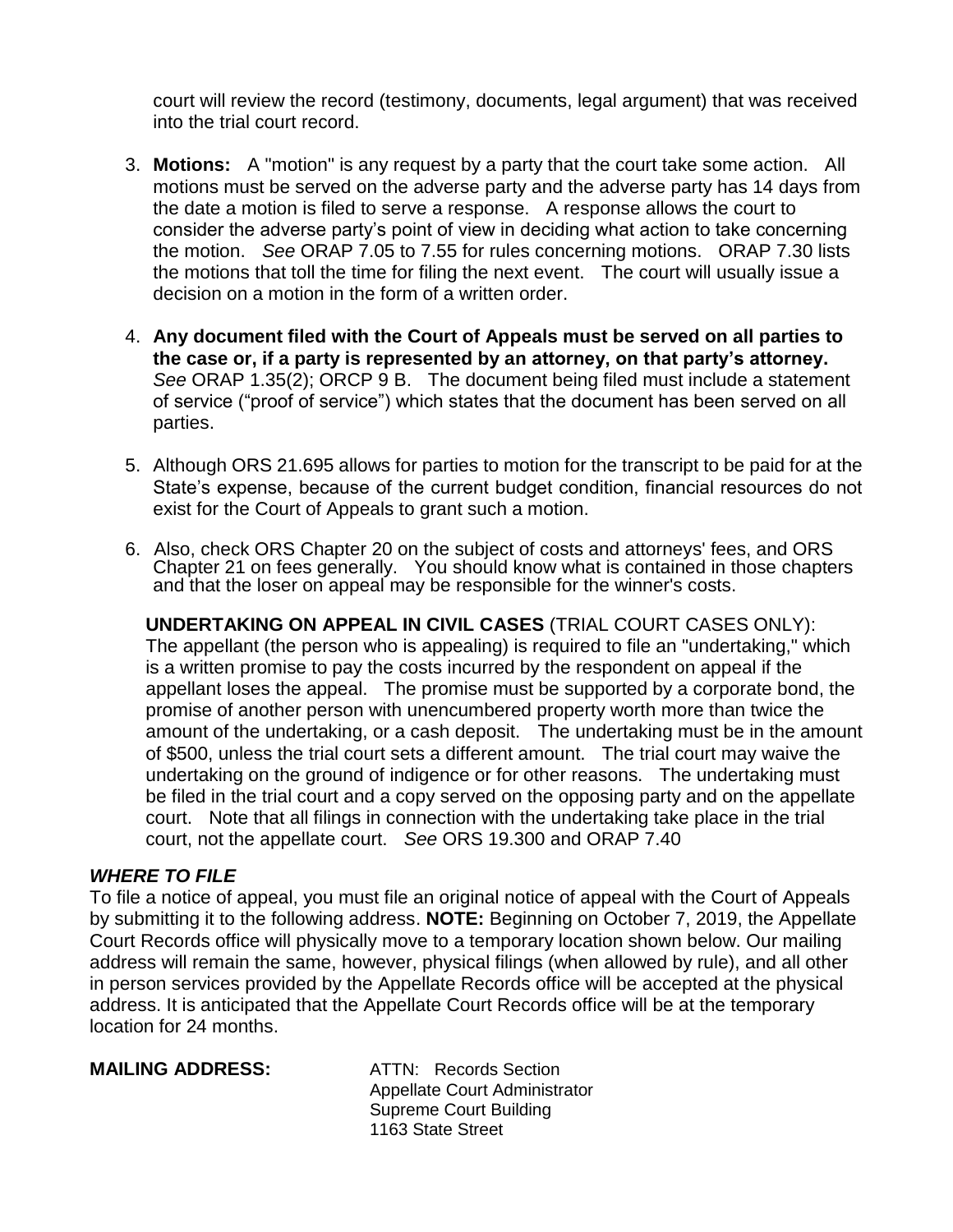|  | <b>PHYSICAL ADDRESS:</b> |
|--|--------------------------|
|--|--------------------------|

Salem, OR 97301-2563 **Appellate Court Administrator** 2850 Broadway St NE Salem OR 97303

# *WHEN TO FILE*

Generally, notice of appeal from a trial court decision in a civil case must be filed within 30 days from the date the decision was entered in the trial court register. **Unless a notice of appeal is filed and served within the time required by statute, the Court of Appeals will not be able to consider your case.** "Filed" means that the petition must either 1) be in the possession of the Office of the Appellate Court Administrator on or before the date it is due, or 2) it must be mailed by certified or registered mail on or before the date it is due, with proof from the United States Post Office of such mailing date. *See* ORS 19.260(1) and ORAP 1.35. (If you choose option 2, be sure to retain the proof of mailing, because you may be asked to send it in if the timeliness of your appeal is ever questioned). "Served" means that an exact copy of the original document(s) that is being filed at the Court of Appeals, is mailed or personally delivered to all other necessary parties and participants according to the applicable statutes.

# *HOW TO FILE*

- 1. File an original notice of appeal with the Court of Appeals. You must attach to the notice of appeal a copy of the decision that you wish to have reviewed.
- 2. You must pay a \$391.00 filing fee. *See* ORS 21.010; HB2795. Make checks payable to: "State Court Administrator." Failure to pay the filing fee can eventually result in dismissal of your appeal (ORAP 1.20(4)). However, you may be eligible to receive a waiver (elimination) of the fee, or you may be eligible to defer (delay) payment of the fee. To have the court determine whether you may be entitled to such waiver or deferral, you must complete a "Motion and Declaration for Waiver or Deferral of Fees," and file it with the Court of Appeals. You can download the motion and instructions at [http://www.courts.oregon.gov/programs/acrs/forms/Pages/filing-fee.aspx.](http://www.courts.oregon.gov/programs/acrs/forms/Pages/filing-fee.aspx) If the court defers the filing fee, you still owe it. If it is not paid by the time the appeal is complete, the unpaid filing fee will become a judgment against you. *See* ORS 21.605(1)(c). You must file the motion along with the notice of appeal. Do not include payment if you file the motion.
- 3. You must complete a Certificate of Filing that indicates the date that you filed your notice of appeal, and the method that you used to file your notice of appeal.
- 4. You must serve copies of the notice of appeal and all attachments that you file with the Court of Appeals, to all of the trial court parties, plus any other participants as required. *See* ORAP 2.05(10); ORCP 9 B. The document(s) being filed must also include a certificate (or proof) of service, that identifies everybody you have served. A certificate of service is enclosed.

### *WHAT HAPPENS NEXT?*

1. The record is prepared: The lower court file will always be part of the record on appeal. You decide in the first instance whether you want to make exhibits and the transcript part of the record on appeal. The act of informing the appellate court and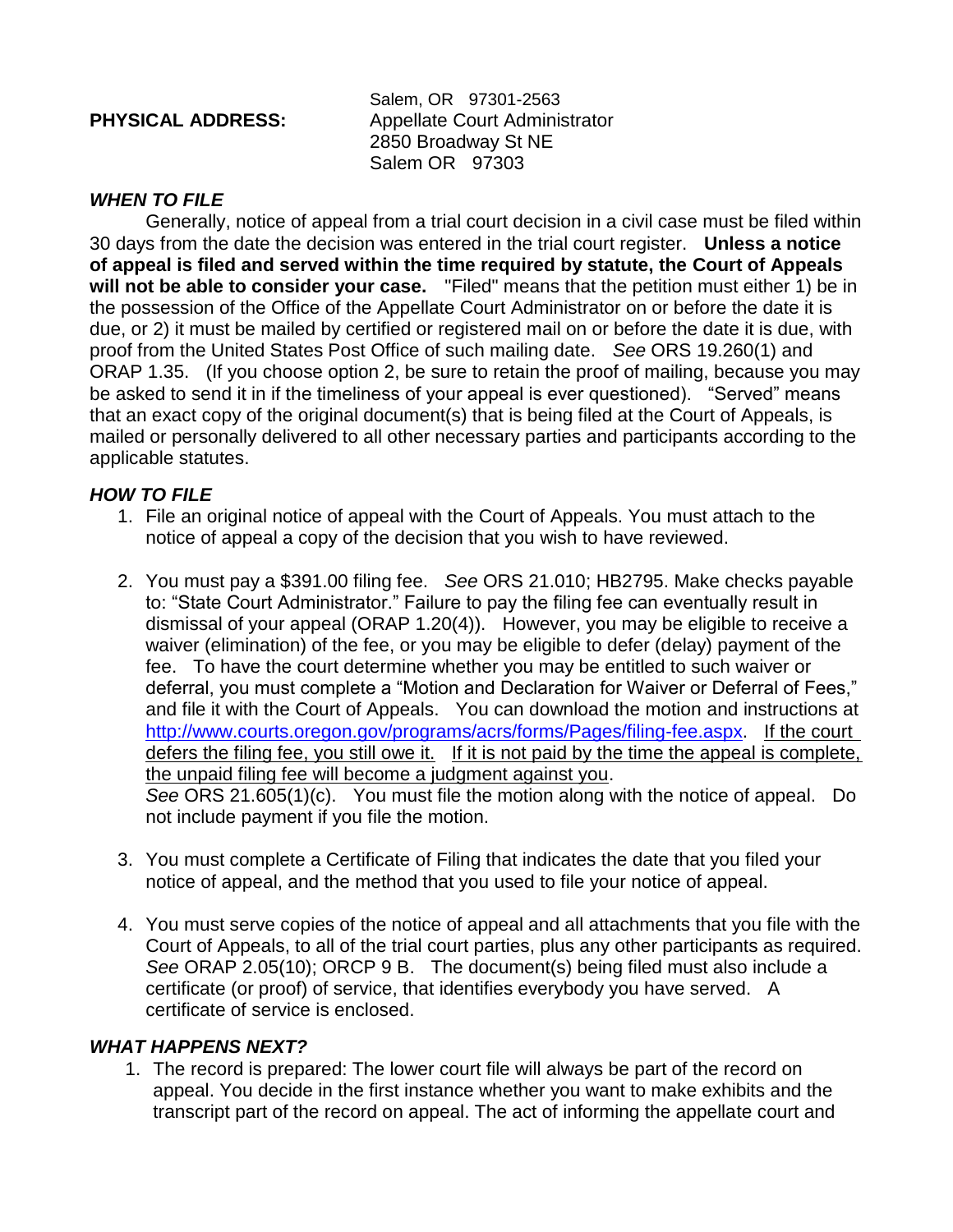other parties to the appeal of how much of the trial court record is to be the record on appeal is called "designating the record." Generally, the party who designates a transcript is responsible for making arrangements with the trial court transcript coordinator for both preparation and payment. *See* ORS 19.375. The transcript is required to be filed with the parties to the appeal within 30 days from the date the notice of appeal is filed. The assigned transcriber must then file the transcript electronically with the Court of Appeals. Usually, the transcript is "settled" 15 days after it is filed with the parties. ORS 19.365 and ORAP Chapter 3 contain provisions regarding the preparation and filing of the transcript and trial court record. Once the transcript is "settled," the due date for the opening brief is scheduled.

2. Briefs are prepared: A "brief" is a statement of your side of the case. You must follow the format required by the rules. *See* ORAP 5.05 through 5.80 for more information about the procedures concerning briefs. Further, you may access several sample briefs at: [http://www.courts.oregon.gov/programs/acrs/briefs](http://www.courts.oregon.gov/programs/acrs/briefs-motions/Pages/briefs.aspx)[motions/Pages/briefs.aspx](http://www.courts.oregon.gov/programs/acrs/briefs-motions/Pages/briefs.aspx).

You are required to file an "opening brief" within 49 days of the date that the transcript is settled. The opening brief must include a statement of the facts of the case. Each statement of fact must refer to the record and show where that fact appears. If it does not, the court may strike the entire brief or disregard your argument. Appeals are for the purpose of reviewing claimed legal errors committed by the trial court in rulings on motions or in the final decision. Appeals are not for the purpose of introducing new factual evidence to support your point of view. Therefore, if you try to include new evidence on appeal, it will not be considered and the court may decide not to consider your brief or argument at all. You must serve two copies of your brief on all parties to the appeal, and your brief must contain a certificate of service.

The rules also require that you tell the court, in your brief, what mistake you believe the trial court made. These are called "assignments of error," and they must be very specific. The rules require that you set out in the brief the exact words used by the trial court when it made what you claim to be an error. After each "assignment of error," you have to make your "argument." This is a brief statement of the legal reasons why the trial court was wrong. You ordinarily may not include in your brief a statement about anything that has happened after the date of entry of the decision that you are appealing.

The "answering briefs" (briefs from the respondent(s)) are due 49 days after you file your opening brief. All briefs must be prepared according to the ORAP and applicable statutes, or they may be stricken. A respondent filing a brief must serve two copies of their answering brief on you.

3. After briefing and oral argument, if there is one, your case is submitted for decision. See ORAP 5.60, 6.05(2), and 6.10(4) concerning who may argue. It will ordinarily take from one week to several months for the court to decide your case. Many cases are decided without a full written "opinion." This means that the court may decide your case without writing any explanation of the reasons for its decision. You will receive a copy of the court's decision.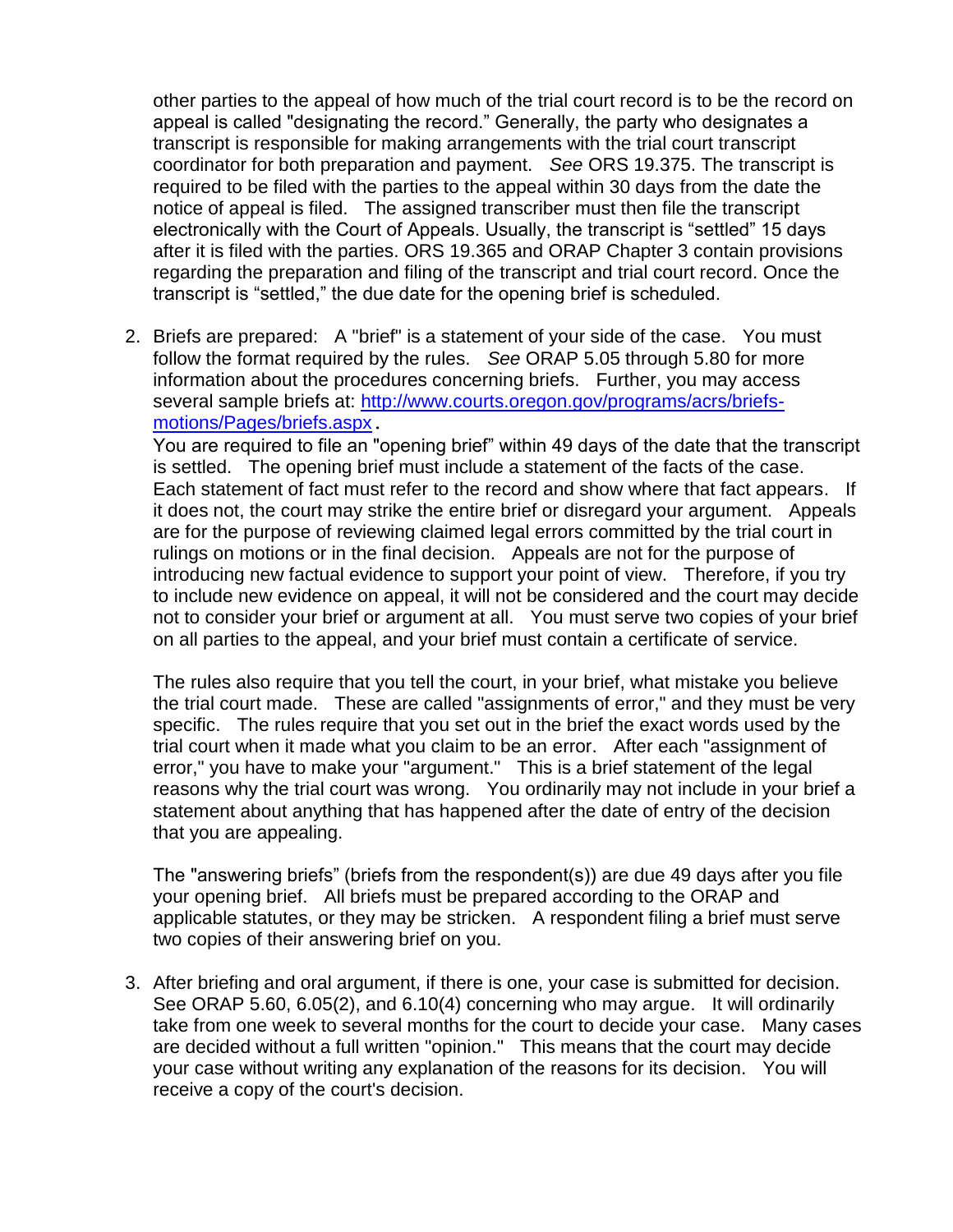### *WHAT IF I DISAGREE WITH THE COURT OF APPEALS?*

If you disagree with the Court of Appeals decision, you have 14 days to file for reconsideration with the Court of Appeals. If you do file for reconsideration and you disagree with that decision, you may file a petition for review with the Supreme Court within 35 days from that decision date under ORAP 9.05. If you do not file for reconsideration of the Court of Appeals decision, your petition for review to the Supreme Court is due 35 days from the date of the Court of Appeals decision. Filing a petition for review gives you a chance to tell the Supreme Court why you believe that the Court of Appeals made a mistake when it issued its decision on your appeal.

If a petition for review has been properly filed by any party, the appellate judgment in the case cannot issue until the Oregon Supreme Court decides to allow or deny review. If the Oregon Supreme Court denies the petition for review, that is ordinarily the end of the case in the Oregon courts. The Records Section of the Appellate Court Administrator's Office will issue the "appellate judgment." The appellate judgment is the document that officially notifies the trial court of the appellate court's decision and transmits the case back to the trial court.

Note: A case before the Court of Appeals or Supreme Court may result in a published opinion that includes the names of the parties involved, and often times recites facts of the case. If you do not want such information distributed in print or on the Internet, you may wish to review the applicable administrative rules and/or consult with legal counsel to explore whether it may be possible to limit this distribution.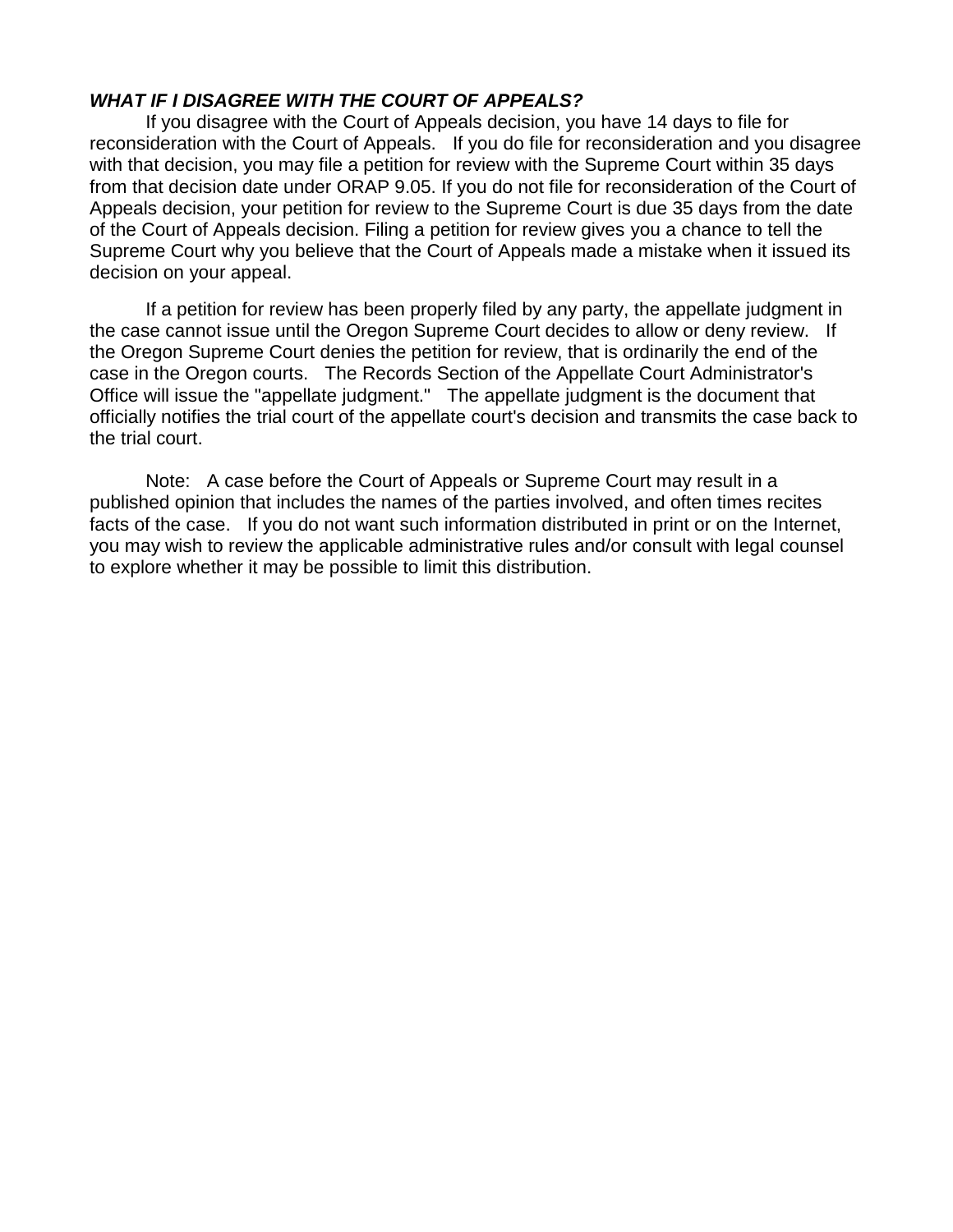# **INSTRUCTIONS FOR COMPLETING THE NOTICE OF APPEAL**

# *CAPTION*

On line 1 write in the name of each of the plaintiff(s) in the trial court. You can get the name(s) by looking at the heading on one of the documents filed in that court. On line 2 fill in the name of each of the defendant(s) in the trial court. Again, you can get this information by looking at the trial court heading.

# *TRIAL COURT INFORMATION*

Fill in the name of the trial court and the trial court case number on the lines provided. The case number is written on all of the documents filed in that court.

# *SECTION 1a*

Fill in your name.

# *SECTION 1b*

Give the date the judgment from which you are appealing was **entered** in the trial court register. If the date of entry does not appear on your copy of the judgment, you should contact the trial court and request the date of entry. **A copy of the judgment should be attached to your notice of appeal.**

# *SECTION 1c*

Fill in the name of the judge who signed the judgment.

# *SECTION 1d*

Fill in the name of the county in which the trial court is located.

### *SECTION 2*

Fill in your name, address, phone number, and email address. If you use the form provided by the court and provide your email address, you are agreeing to receive all correspondence from the court by email. If you do not use the court's form, you must specifically ask that the court use your email address. You can do this by writing a statement next to your email address that you agree to receive all court correspondence by email. (**Note:** You cannot file documents through email. Your email address will only be used by the court to send documents to you.) In addition, you agree that you will keep your email address current with the court. If you later wish to discontinue receiving court correspondence via email, you must notify the court and provide a mailing address. Fill in the name and address for the respondent(s). Do not write the names of the attorneys in section 2.

### *SECTION 3*

List the name, bar number, address and telephone number of each party's attorney and who the attorney represents. If a party is not represented by an attorney, then list the party's name and address, and telephone number (if known).

### *SECTION 4*

Mark the appropriate statement indicating your designation of record. The first statement designates all portions of the trial court record. The second statement designates only certain portions of the trial court record, in which case, you need to indicate what portions of that record you wish to have as the record on appeal.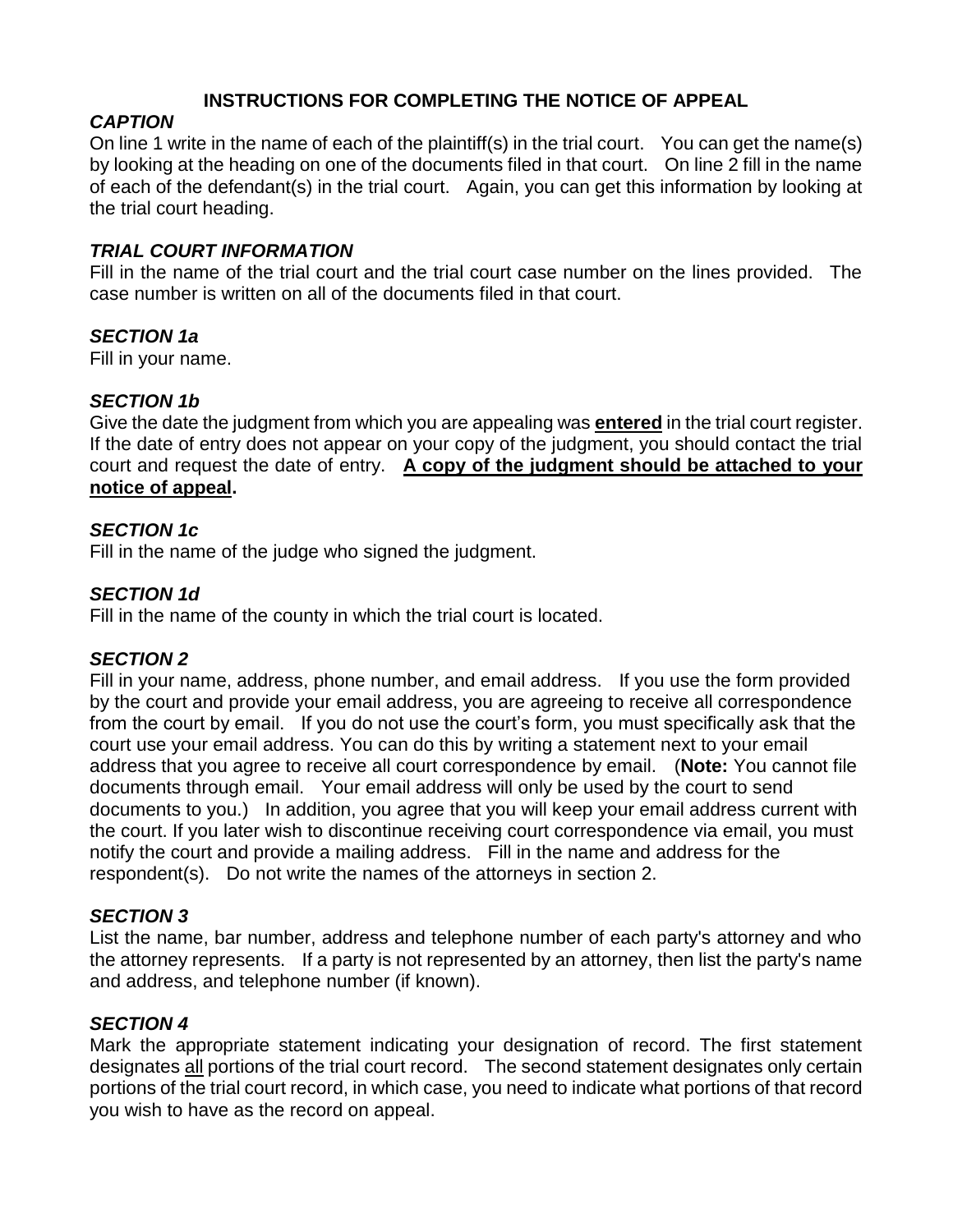# *SECTION 5*

Explain the basis for the appeal or the issues you will be relying upon to support your appeal. You only need to complete this statement if you did not designate the entire record in Section 4. This should only be a brief statement. You will have the chance to fully explain your case when you file your brief.

# *SECTION 6*

Explain why this appeal is filed timely.

# *SECTION 7*

Attach to the notice of appeal a copy of the decision that you wish to have reviewed.

# **Sign and date the notice of appeal. The signature must be an original.**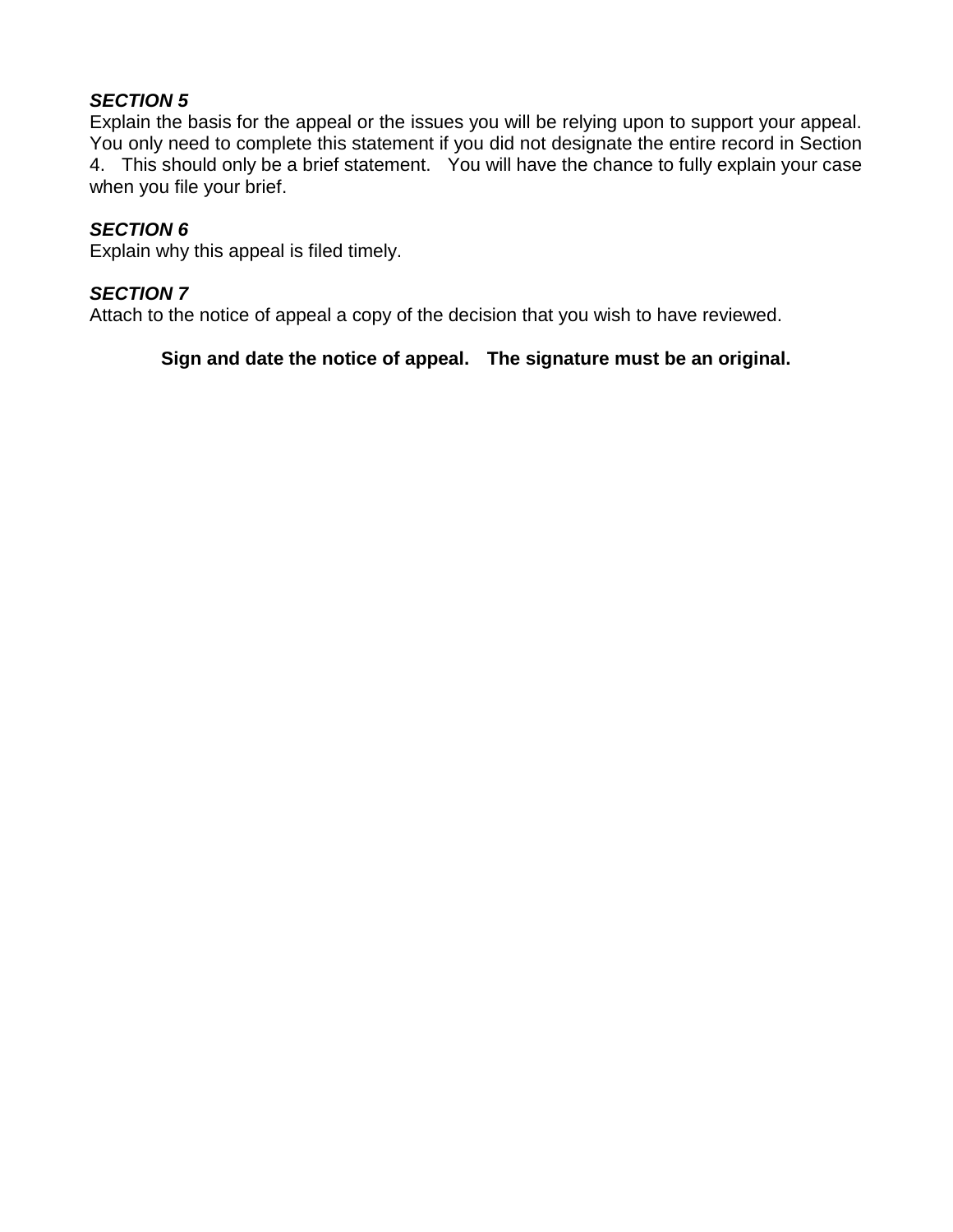# **INSTRUCTIONS FOR COMPLETING CERTIFICATE OF FILING**

- $\triangleright$  Fill in the date that you filed the notice of appeal with the Appellate Court Administrator.
- $\triangleright$  Mark the method of filing that you used to file the notice of appeal.
- $\triangleright$  Sign the certificate of filing.

# **INSTRUCTIONS FOR COMPLETING CERTIFICATE OF SERVICE**

- ➢ Fill in the date that you served copies of the notice of appeal, and all other related documents, to the other parties.
- $\triangleright$  Although the names for some of the parties have been provided, you will need to fill in the name and address for any other parties that you served.
- $\triangleright$  Mark the method of service that you used to serve the parties.
- $\triangleright$  Sign the certificate of service.

**Sign the certificates of service and of filing; only original signatures are accepted. Enter the date that you signed both certificates. You must provide copies, of all documents that you file with the Appellate Court Administrator, to the other parties who are listed on the certificate of service.**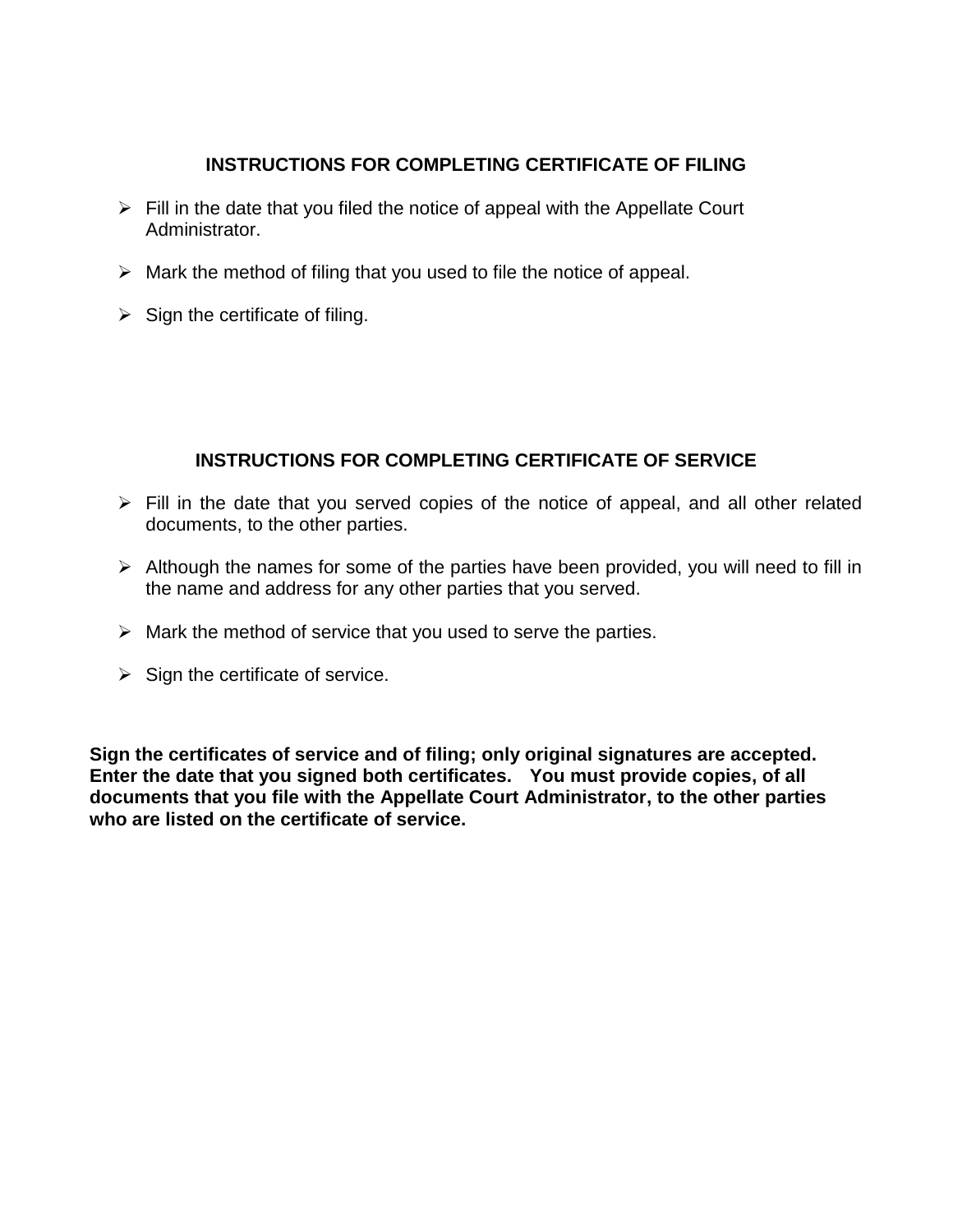# IN THE COURT OF APPEALS OF THE STATE OF OREGON

,

|                       | (LINE 1-NAME OF PLAINTIFF(S)<br>Plaintiff-Appellant, or<br>Plaintiff-Respondent, |                                                                                                                           |  |
|-----------------------|----------------------------------------------------------------------------------|---------------------------------------------------------------------------------------------------------------------------|--|
|                       |                                                                                  | v.                                                                                                                        |  |
|                       | (LINE 2- NAME OF DEFENDANT(S)<br>(CIRCUIT COURT NAME)                            | Defendant-Respondent. or<br>Defendant-Appellant.<br>County Case Number CCIRCUIT COURT NUMBER)<br><b>NOTICE OF APPEAL</b>  |  |
| (a)                   |                                                                                  | 1.<br><b>Example 2016</b> hereby gives notice of appeal from the judgment entered on                                      |  |
| (b)                   |                                                                                  | , by Judge <u>(c)</u> in <u>(d)</u> in (d)                                                                                |  |
| County Circuit Court. |                                                                                  |                                                                                                                           |  |
|                       | The parties to this appeal are:<br>$Appendant(s)$ :                              | 2.<br>YOUR NAME, ADDRESS, and PHONE NUMBER (and EMAIL ADDRESS if you agree to receive all court correspondences by email) |  |
|                       | $Respondent(s)$ :<br>(NAME and ADDRESS)                                          |                                                                                                                           |  |
|                       | address of the respondent's attorney:                                            | 3.<br>If the respondent (on appeal) is represented by counsel, provide the name, bar number, and                          |  |
|                       | <b>ATTORNEY FOR RESPONDENT:</b><br>Respondent's name<br>Attorney's name          | <b>ATTORNEY FOR RESPONDENT:</b><br>Respondent's name<br>Attorney's name                                                   |  |

 $\mathcal{L}_\text{max}$  , where  $\mathcal{L}_\text{max}$  and  $\mathcal{L}_\text{max}$  and  $\mathcal{L}_\text{max}$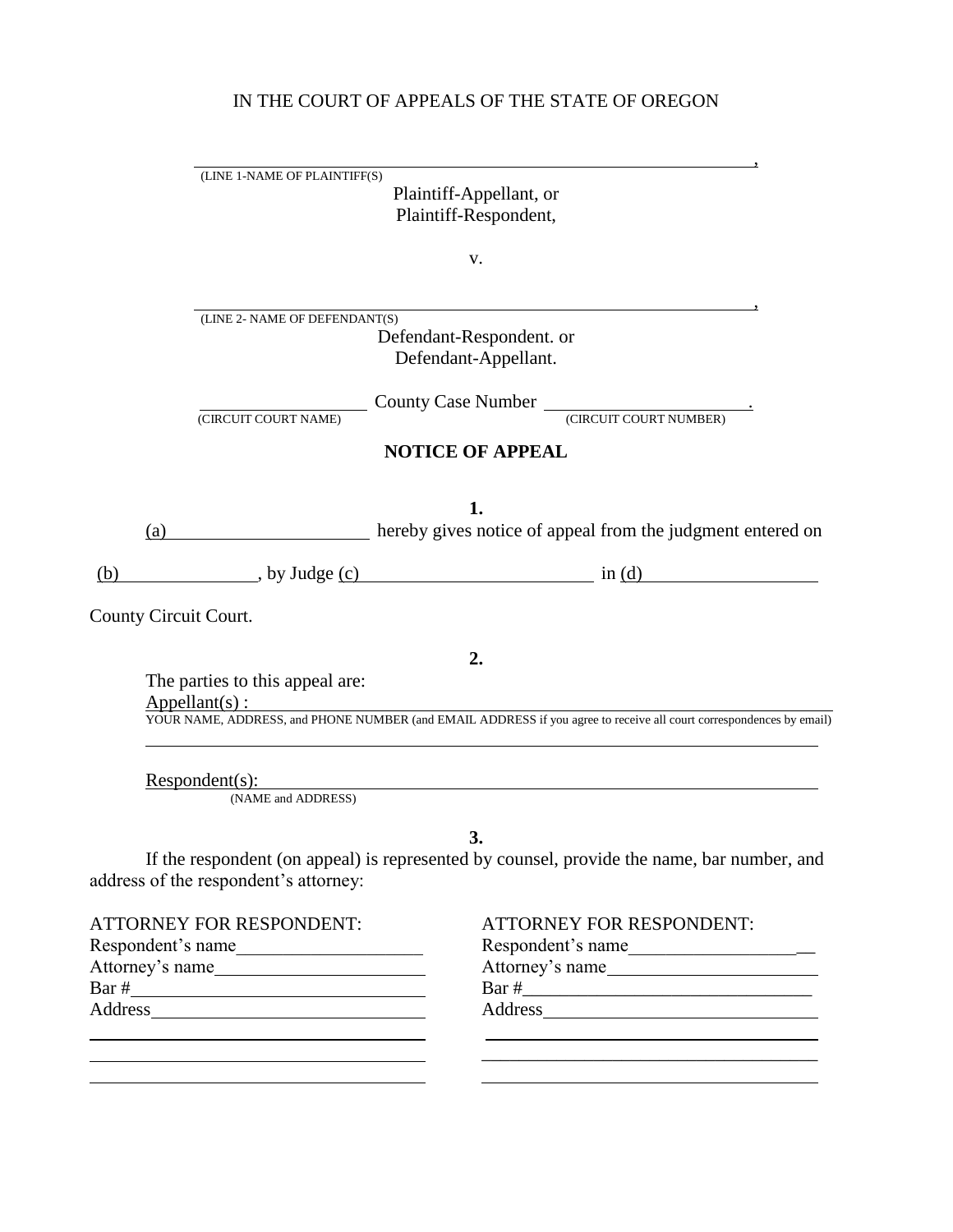**4.**

#### INDICATE YOUR DESIGNATION OF RECORD

| Appellant designates the record in its entirety, up to and including the date on which<br>the challenged decision was entered. Therefore, in addition to the trial court file,<br>appellant designates all exhibits submitted, and the record of all oral proceedings that<br>occurred, during that time period. |
|------------------------------------------------------------------------------------------------------------------------------------------------------------------------------------------------------------------------------------------------------------------------------------------------------------------|
| In addition to the trial court file, appellant designates only the following portions of<br>the record:                                                                                                                                                                                                          |
| Trial court file only. No exhibits and no oral proceedings.                                                                                                                                                                                                                                                      |
| All exhibits.                                                                                                                                                                                                                                                                                                    |
| The record of only the following oral proceedings:                                                                                                                                                                                                                                                               |
| 5.                                                                                                                                                                                                                                                                                                               |
| COMPLETE ONLY IF LESS THAN THE ENTIRE TRIAL COURT<br>RECORD IS DESIGNATED IN PARAGRAPH 4 ABOVE<br>Appellant intends to rely upon the following points:                                                                                                                                                           |
| 6.                                                                                                                                                                                                                                                                                                               |
| This appeal is timely and otherwise properly filed before the Court of Appeals because:                                                                                                                                                                                                                          |
| 7.                                                                                                                                                                                                                                                                                                               |
| Attached to this notice of appeal is a copy of the judgment being appealed from. Also attached<br>are copies of any other orders pertinent to determining appellate jurisdiction.                                                                                                                                |

**DATE:** SIGNATURE: SIGNATURE: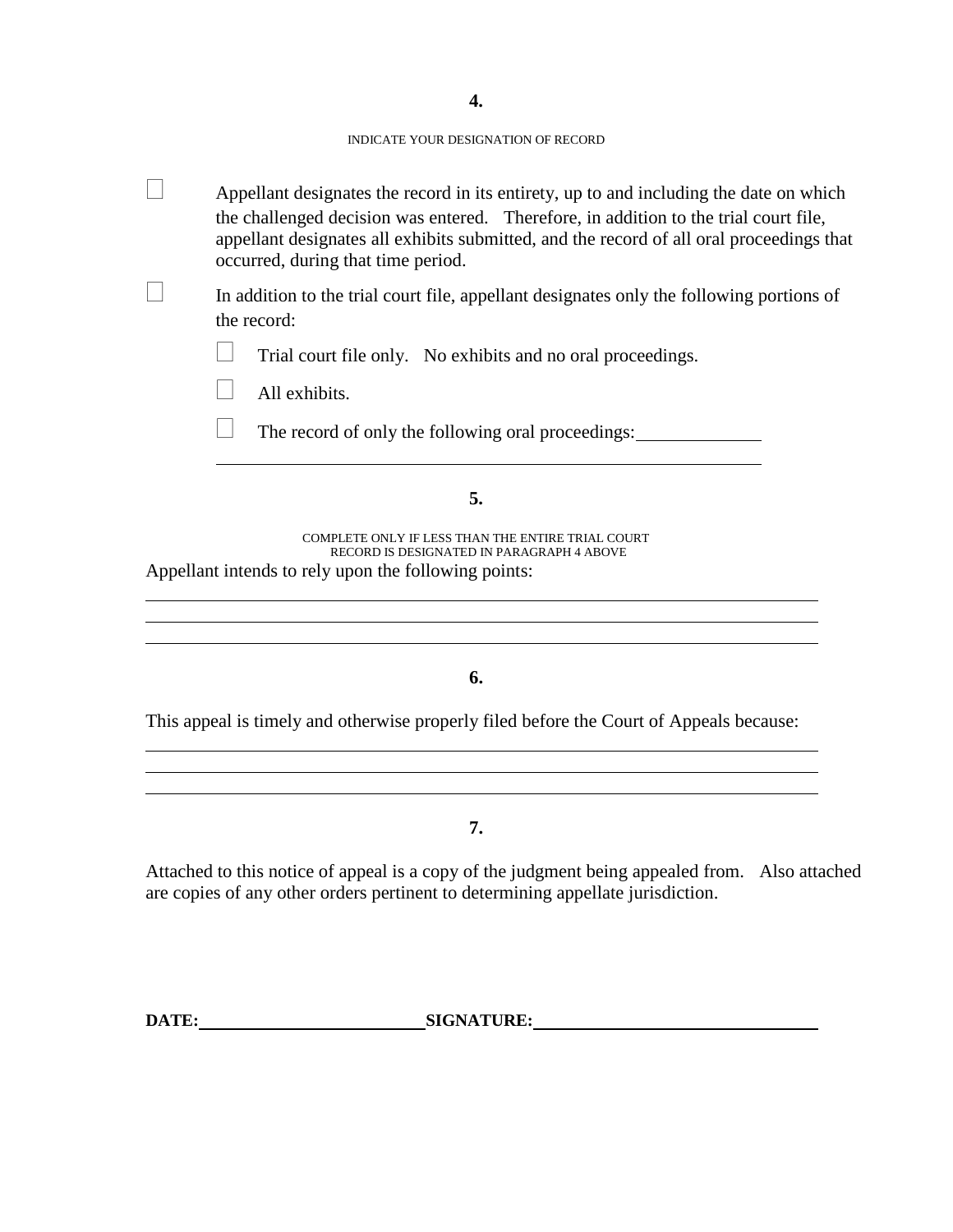#### **CERTIFICATE OF FILING**

I certify that on DATE, I filed the original of the notice of appeal with the State Court Administrator at the following address:

|  | <b>Mailing Address</b>  | <b>ATTN: Records Section</b><br><b>State Court Administrator</b><br><b>Supreme Court Building</b> |
|--|-------------------------|---------------------------------------------------------------------------------------------------|
|  |                         | 1163 State Street<br>Salem, OR 97301-2563                                                         |
|  | <b>Physical Address</b> | <b>Appellate Court Administrator</b>                                                              |

 **(No mail accepted) 2850 Broadway St NE Salem OR 97303**

by the following method of filing:

**INDICATE METHOD OF FILING**

- United States Postal Service, ordinary first class mail.
- United State Postal Service, certified or registered mail, return receipt requested.
- Hand delivery
- $\Box$  Electronic Filing through the court's eFiling system
- Other (specify):

### **CERTIFICATE OF SERVICE**

I certify that on  $\Box$  (DATE), I served a true copy of the notice of appeal to the following parties at the addresses set forth below. **NOTE:** If an address is not already provided below then you must fill in the address for each party that you serve. If no address is present then the court will assume that you did not serve that party.

**RESPONDENT:** NAME AND ADDRESS

**TRIAL COURT ADMINISTRATOR:** TRIAL COURT ADDRESS

**TRANSCRIPT COORDINATOR:** TRIAL COURT ADDRESS

**OTHER PARTIES:** NAME AND ADDRESS

by the following method of service:

#### **INDICATE METHOD OF SERVICE**

United States Postal Service, ordinary first class mail.

United State Postal Service, certified or registered mail, return receipt requested.

Hand delivery